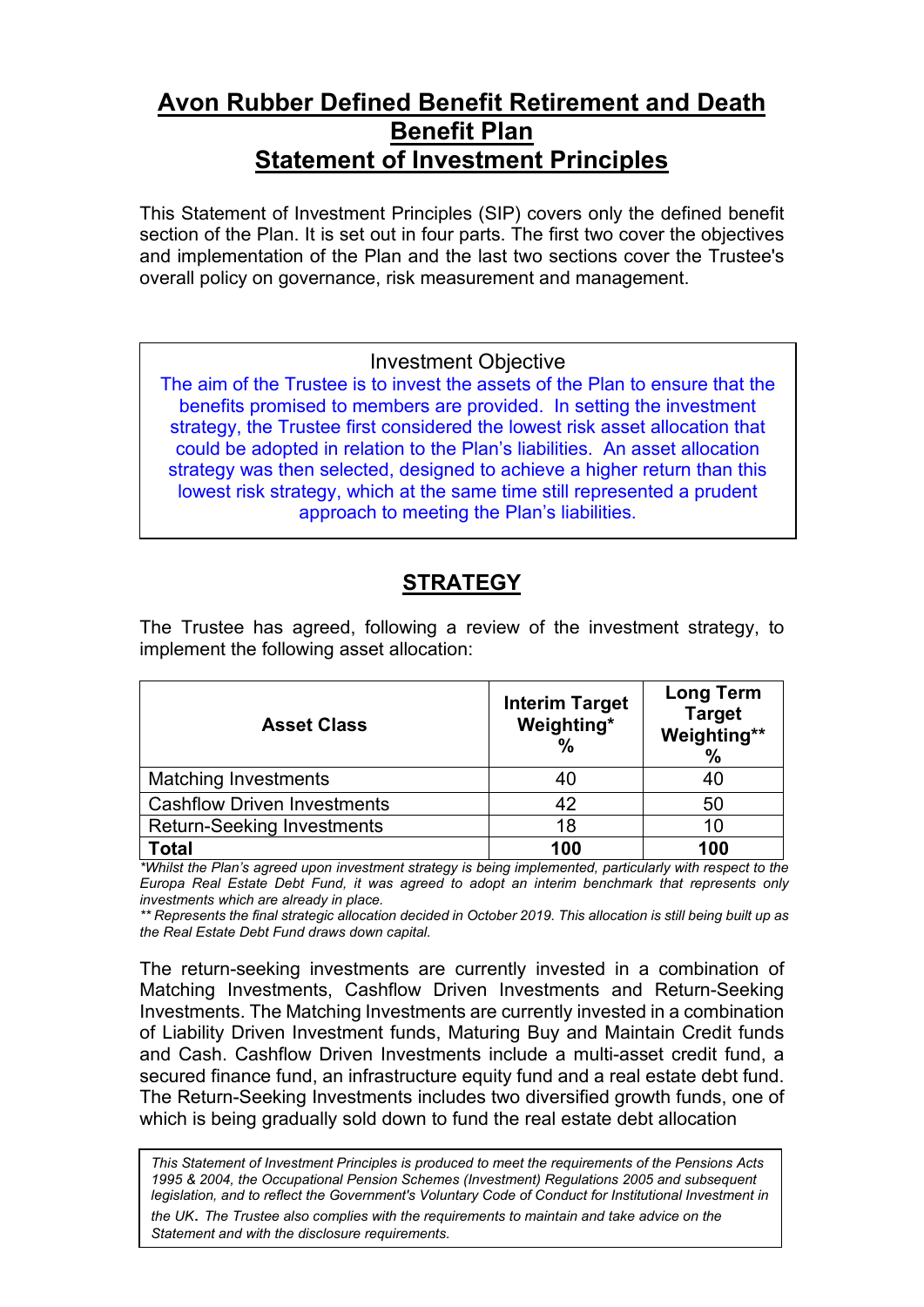The actual asset allocation will deviate from the target weighting from time to time. Furthermore, the Trustee may also implement investments not on the basis of the asset allocation set out above but as a medium term position intended to take advantage of shorter term opportunities in the markets. Such investments will be made following advice from the Plan's investment adviser and will be maintained on a temporary basis while it is believed that the Plan will benefit from the deviation. The Trustee will monitor any such positions and formally review the asset allocation following actuarial valuations.

The Trustee targets an inflation and interest rate hedge ratio of 90% of funded liabilities valued on the basis of a discount rate represented by gilts + 0.5% per annum. This is achieved by investing in Liability Driven Investment Funds with BlackRock and from the Maturing Buy and Maintain Credit funds with Insight. As the pooled LDI funds make use of leverage, the Trustee will seek to hold enough cash in the portfolio that would allow covering one potential recapitalisation event of such funds.

The planned asset allocation strategy was determined with regard to the actuarial characteristics of the Plan, and in particular the strength of the funding position relative to the liability profile. The Trustee's policy is to make the assumption that growth assets will outperform gilts over the long term and assume that active fund management can be expected to add value. However, the Trustee recognises the potential volatility in growth asset returns, particularly relative to the Plan's liabilities, and the risk that the fund managers will not achieve the targets set. In choosing the Plan's investment options the Trustee considered written advice from its investment advisers and consequently ensures its policy affords significant consideration of:

- the need to consider a full range of asset classes;
- the risks and rewards of a range of alternative asset allocation strategies;
- the suitability of each asset class:
- the need for appropriate diversification.

In addition, when setting this strategy, the Trustee also remained in consultation with the sponsoring employer.

## **IMPLEMENTATION**

Mercer Limited ("Mercer") has been selected as investment adviser to the Trustee. They operate under an agreement to provide a service which ensures the Trustee is fully briefed to take decisions itself and to monitor those it delegates. Mercer is paid an agreed annual fee which includes all services needed on a regular basis. Some one-off projects fall outside the annual fee and the fees for these are negotiated separately.This structure has been chosen to ensure that cost-effective, independent advice is received.

The Trustee has delegated all day-to-day decisions about the investments that fall within each mandate, including the realisation of investments, to the relevant fund manager through a written contract. When choosing investments, the Trustee and the fund managers (to the extent delegated) are required to have regard to the criteria for investment set out in the Occupational Pension Schemes (Investment) Regulations 2005 (regulation 4).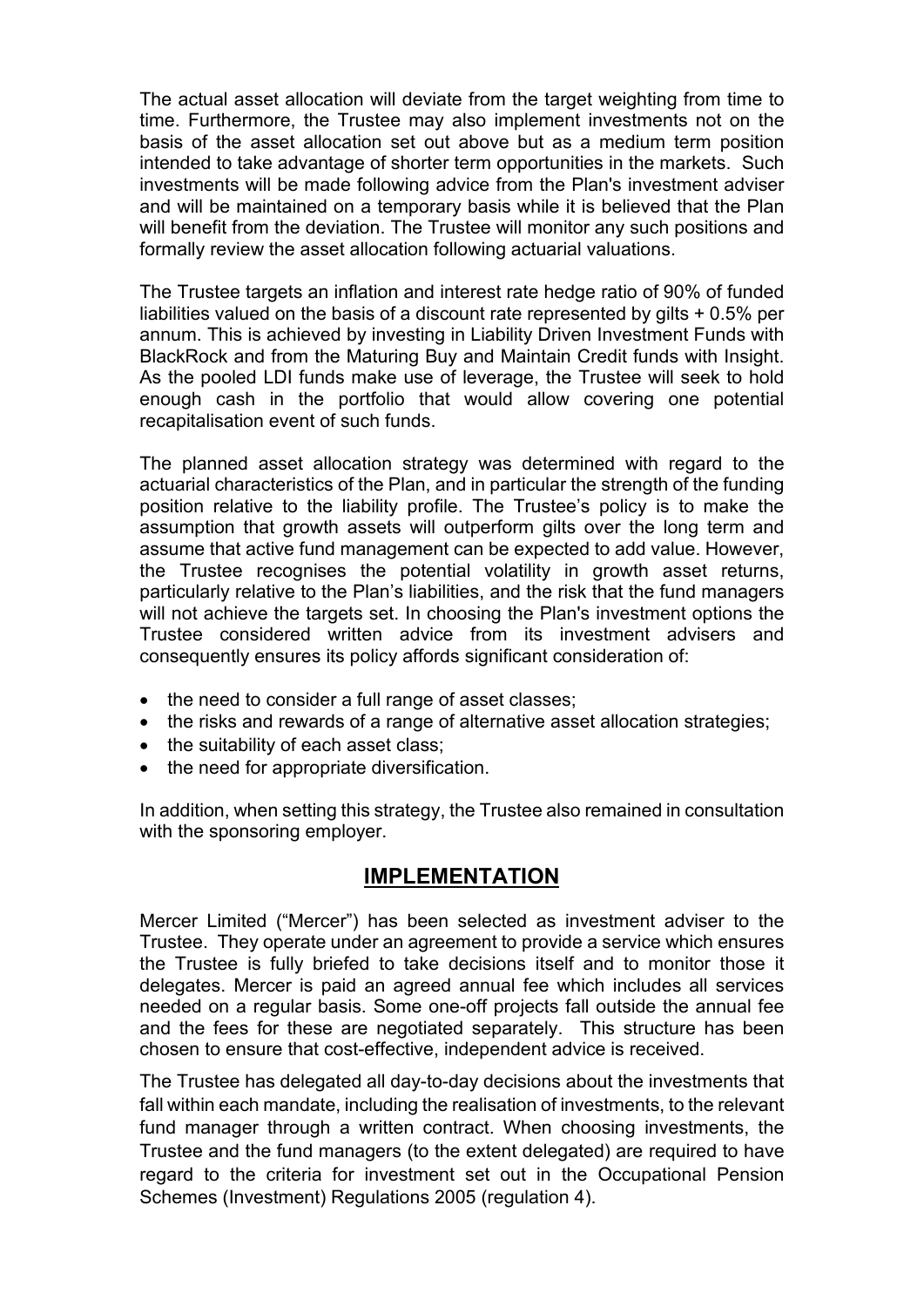#### *ESG, Stewardship and Climate Change*

The Trustee believes that environmental, social, and corporate governance (ESG) factors are important and may have a material impact on investment risk and return outcomes, and that good stewardship can create and preserve value for companies and markets as a whole. The Trustee also recognises that longterm sustainability issues, particularly climate change, present risks and opportunities that increasingly may require explicit consideration.

Given the investments are in pooled funds, the Trustee has given appointed investment managers full discretion in evaluating ESG factors, including climate change considerations, and exercising voting rights obligations attached to the Plan's investments.

With regards to stewardship, the Trustee wishes to encourage best practice in terms of corporate activism. It therefore encourages its investment managers to discharge their responsibilities in respect of investee companies in accordance with relevant legislation and codes.

The Trustee has delegated the exercise of voting rights to the Plan's appointed investment managers, where relevant, on the basis that voting powers will be exercised by them with the objective of preserving and enhancing long term shareholder value. Accordingly, the investment managers have produced written guidelines of their process and practice in this regard.

The Trustee wishes to encourage best practice in terms of active engagement with entities in which they invest. The Trustee has given the investment managers full discretion when undertaking such engagement activities and therefore encourages the Plan's investment managers to discharge their responsibilities in respect of investee companies in accordance with the principles underlying the UK Corporate Governance Code and the UK Stewardship Code, in respect of all resolutions at annual and extraordinary meetings. The Trustee will review the investment managers' policies and engagement activities (where applicable) on an appropriate basis.

The strategic rationale of different asset classes that help the Trustee to achieve the Plan's investment objectives remains the primary driver behind the Plan's investment strategy. However, within this context, the Trustee is increasingly working to integrate ESG, climate change and stewardship within the Plan's investment processes in appointing new investment managers and monitoring existing investment managers.

#### *Member Views*

Member views are not explicitly sought or taken into account in the selection, retention and realisation of investments. However, the Trustee has agreed to include a statement on its ESG beliefs in annual newsletters and members are welcome to provide feedback on this.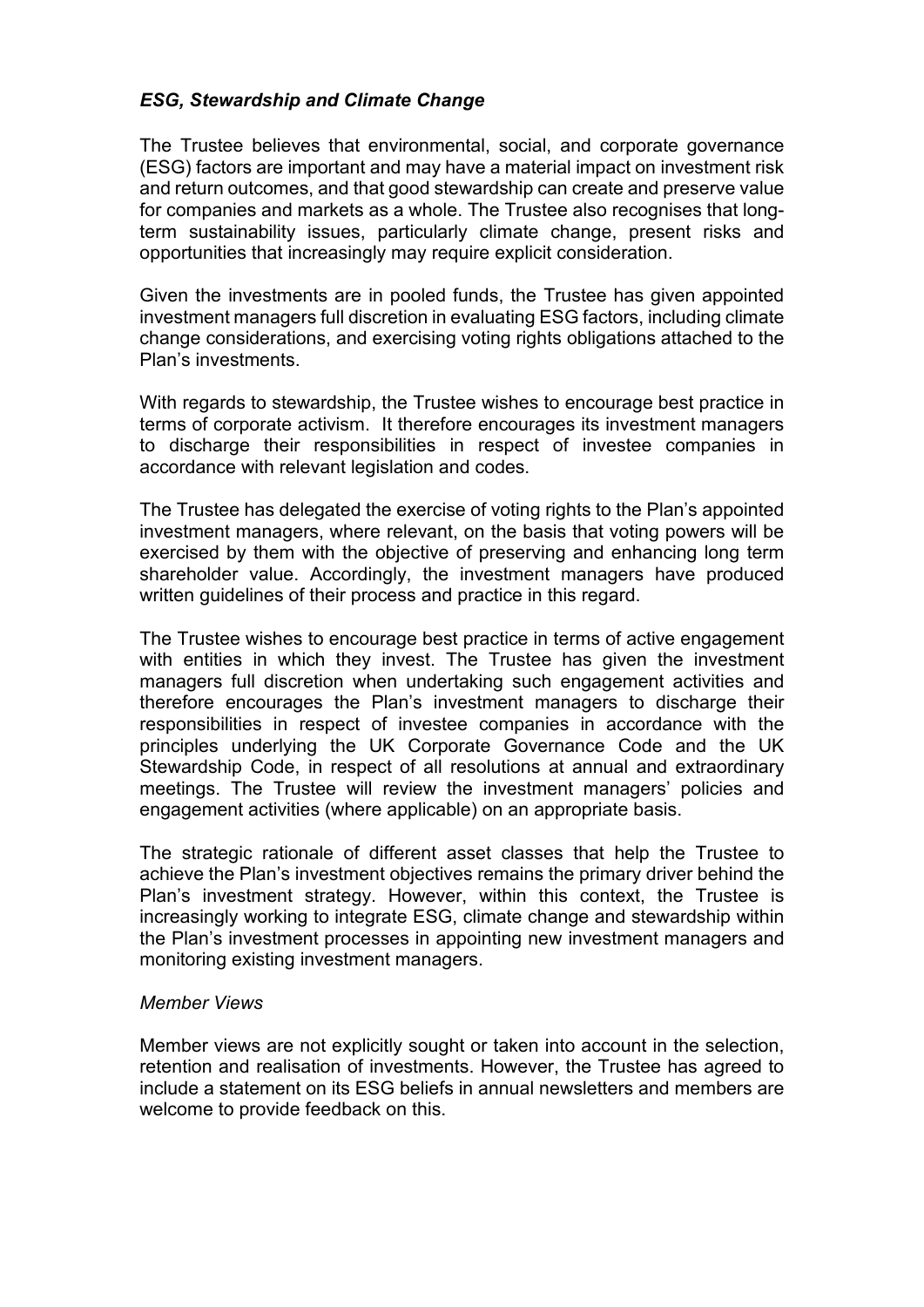#### *Investment Restrictions*

The Trustee has not set any investment restrictions on the appointed investment managers in relation to particular products or activities, but may consider this in future. However, the Trustee has agreed that for future investment manager selections, a minimum ESG rating of ESG3 will be set as a pre-requisite as part of the selection process for asset classes where ESG considerations are considered to have a material impact on investment performance. The Trustee makes use of the investment consultant's ESG ratings.

#### *Investment Managers monitoring and engagement*

#### *Aligning Manager Appointments with Investment Strategy*

Investment managers are appointed based on their capabilities and, therefore, their perceived likelihood of achieving the expected return and risk characteristics required for the asset class for which the Trustee has appointed them.

The Trustee looks to their investment consultant (Mercer) for their forward looking assessment of a manager's ability to outperform over a full market cycle. This view will be based on the consultant's assessment of the manager's idea generation, portfolio construction, implementation and business management, in relation to the particular investment fund that the Plan invests in. The consultant's manager research ratings assist with due diligence and questioning managers during presentations to the Trustee. These ratings are used in decisions around selection, retention and realisation of manager appointments.

If the investment objective for a particular manager's fund changes, the Trustee will review the manager's appointment to ensure it remains appropriate and consistent with the Trustee's wider investment objectives.

Some portfolios are actively managed and the managers are incentivised through remuneration and performance targets (an appointment will be reviewed following periods of sustained underperformance or significant outperformance). The Trustee will review the appropriateness of using actively managed funds (on an asset class basis) as part of each strategic review.

As the Trustee invests in pooled investment vehicles, they accept that they have no ability to specify the risk profile and return targets of the manager, but believe appropriate mandates can be selected to align with the overall investment strategy.

#### *Encouraging long-termism and consideration of ESG issues:*

As per the ESG, Stewardship and Climate change section of this SIP, the Trustee considers the investment consultant's assessment of how each investment manager embeds ESG issues into its investment process and how the manager's responsible investment philosophy aligns with the Trustee's responsible investment policy. This includes the investment managers' policies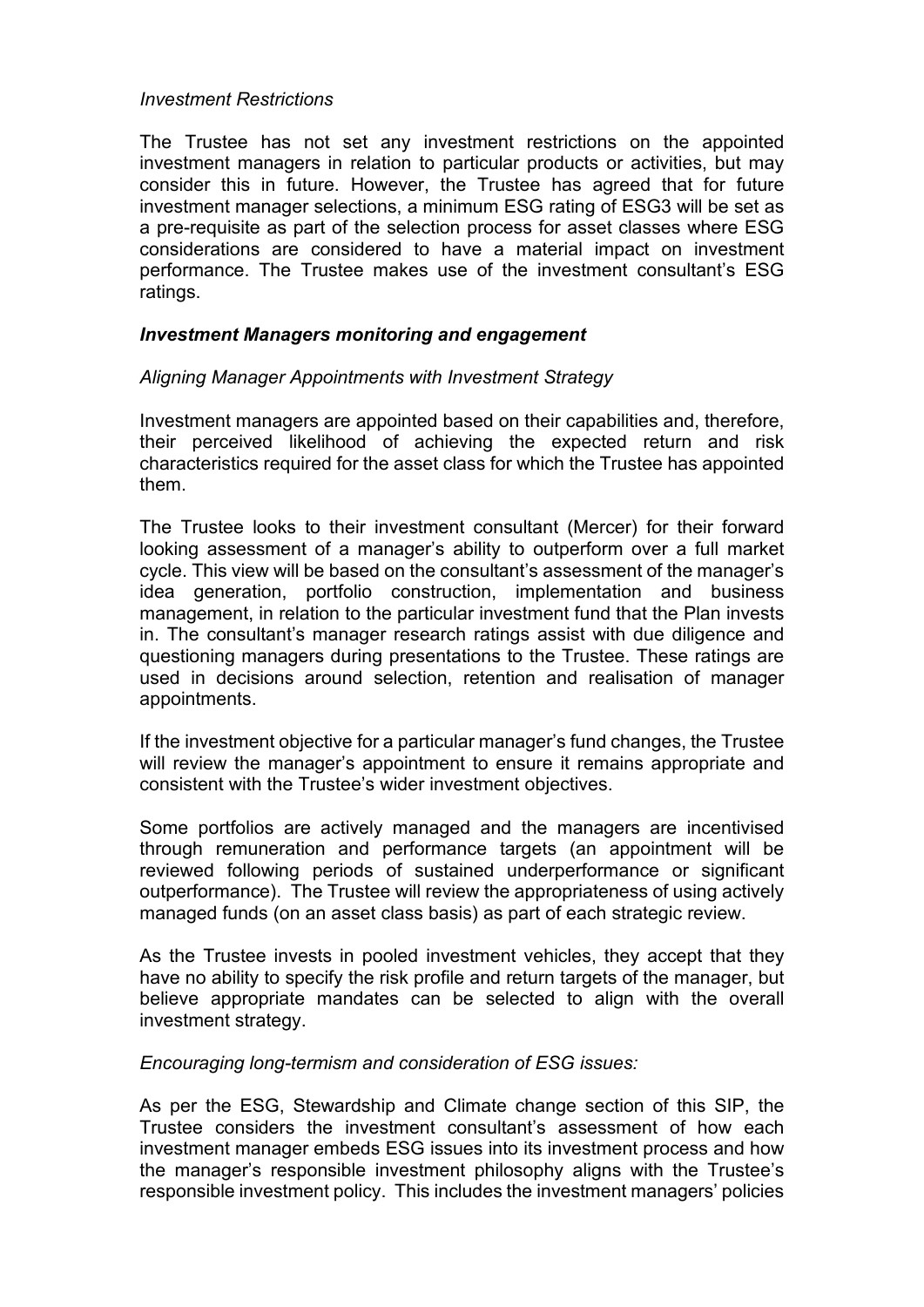on voting and engagement. The Trustee will use these assessments in decisions around selection, retention and realisation of manager appointments.

The Trustee meets with the investment managers as required and can challenge decisions made including voting history and engagement activity, and can challenge such decisions to try to ensure the best performance over the medium to long term.

Investment managers are aware that their continued appointment is based on their success in delivering the mandate for which they have been appointed. If the Trustee is dissatisfied, then the manager may be replaced.

#### *Monitoring manager appointments*

The Trustee receives performance reports from the investment consultant each quarter, which present performance information over 3 months, 6 months, 1 year, since latest actuarial valuation and since investment inception periods. The Trustee reviews absolute performance and relative performance against a suitable index used as a benchmark, and against the manager's stated target performance (over the relevant time period) on a net of fees basis. The Trustee's focus is primarily on long term performance but short term performance is also reviewed.

If a manager is not meeting performance objectives, or their investment objectives for the mandate have changed, the Trustee may ask the manager to review their fees. The Trustee may meet with investment managers if they are dissatisfied with their performance or engagement activity, and may choose to terminate the relationship with the manager if they see fit.

#### *Monitoring portfolio turnover costs*

The Trustee does not explicitly monitor portfolio turnover costs across the whole portfolio but this is considered by Mercer and forms part of their research views.

However, the Trustee will continue to monitor industry improvements concerning the reporting of portfolio turnover costs. In future, the Trustee may ask managers to report on portfolio turnover cost. They may assess this by comparing portfolio turnover across the same asset class, on a year-on-year basis for the same manager fund, or relative to the manager's specific portfolio turnover range in the investment guidelines or prospectus.

#### *Manager Turnover*

The Trustee is a long-term investor and is not looking to change investment arrangements on a frequent basis. There is therefore no set duration for manager appointments. The Trustee will retain an investment manager unless:

- There is a strategic change to the overall strategy that no longer requires exposure to that asset class or manager;
- The manager appointment is reviewed and the Trustee decides to terminate for a more suitable appointment.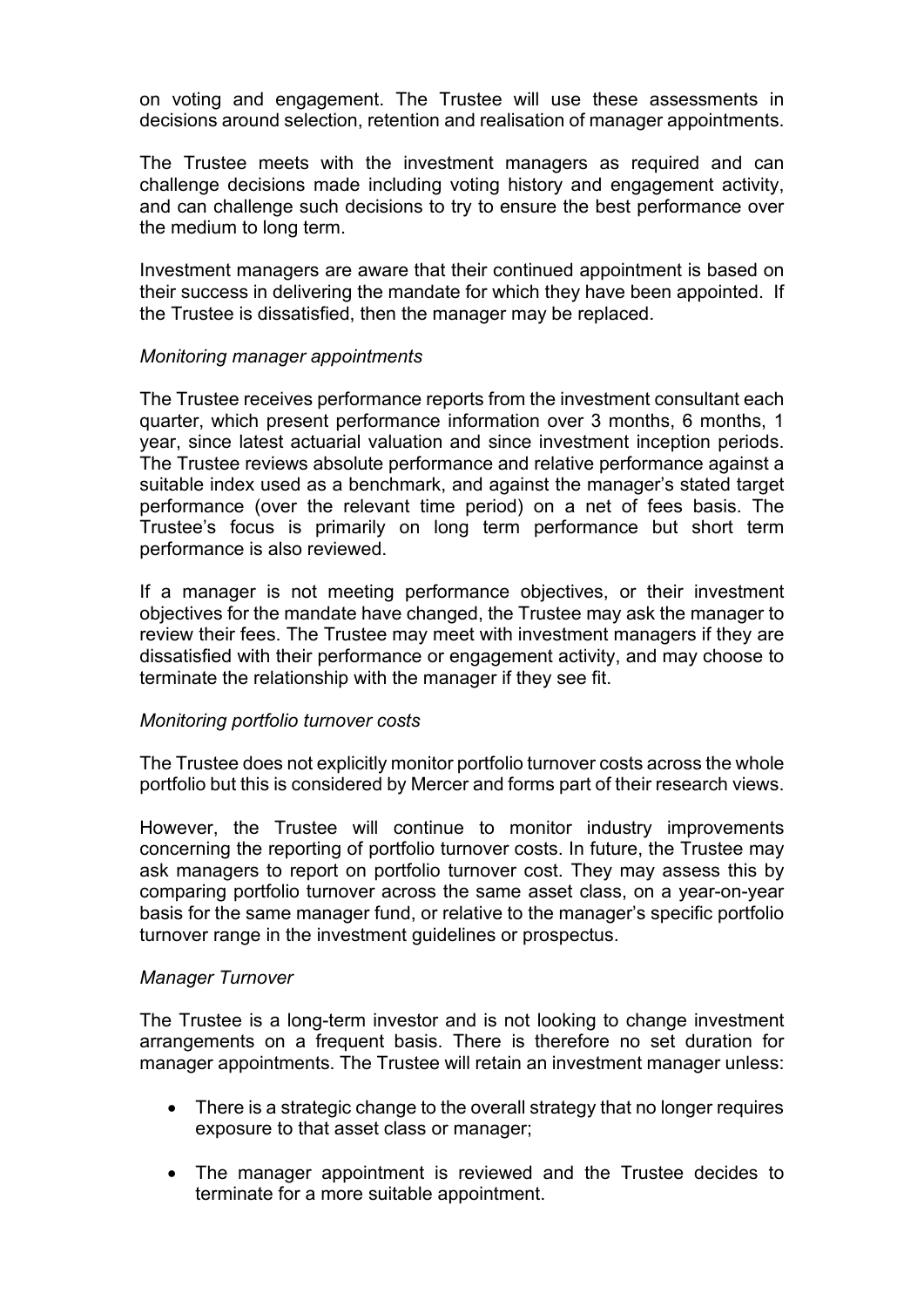## *Investment Objectives*

The Plan's investment objectives and fund manager structures are as follows:

#### **BlackRock Investment Management (UK) Limited ("BlackRock")**

### *Liability Matching Funds*

The funds' objective is to respond to changes in the selected part of the yield curve in the pre-determined way.

#### *Liability Solutions Cash Fund*

This is a cash collateral fund held by clients at BlackRock using Liability Matching Funds. Its aim is to preserve capital whilst generating a cash return in line with GBP 3-month LIBOR, and it will invest in instruments that carry a more risk than you would find in a pure deposit fund.

As the pooled Liability Matching Funds make use of leverage, the Trustee will seek to hold enough cash in the fund that would allow covering one potential recapitalisation event of such funds.

## **CQS Management ("CQS")**

## *Multi-Asset Credit Fund*

The CQS Credit Multi-Asset Fund aims to provide a modest level of income generation at low levels of risk (both default risk and volatility). The Fund also attempts to preserve capital through its conservative investment philosophy and ability to trade tactically between senior secured loans, high yield bonds, investment grade bonds, asset backed securities and convertible bonds.

The target return is cash  $+ 4 - 5\%$  p.a. with historic volatility of low single digits. The Fund distributes semi-annual income payments at a fixed rate of 3m £ Libor + 3% p.a.

## **Ruffer LLP ("Ruffer")**

## *Global Long Only Absolute Return Fund*

Diversified Growth Fund that invests across asset classes, generally in traditional investments such as holdings in equities and bonds, and attempts to make money by high level asset allocation decisions and also stock selection. The Fund's objective is not to lose money in any twelve month rolling period and to generate consistent returns which are significantly greater than inflation and the return on cash.

## **Insight**

## *Insight Broad Opportunities Fund*

Diversified Growth Fund that invests across asset classes. Positions in traditional asset classes are held, but the manager also makes regular use of derivative positions in order to improve the profile of returns. The Fund's objective is to outperform cash (as measured by the 3-month £ LIBID) by 4% p.a. (net of fees) delivering approximately half of the volatility of returns from global equities.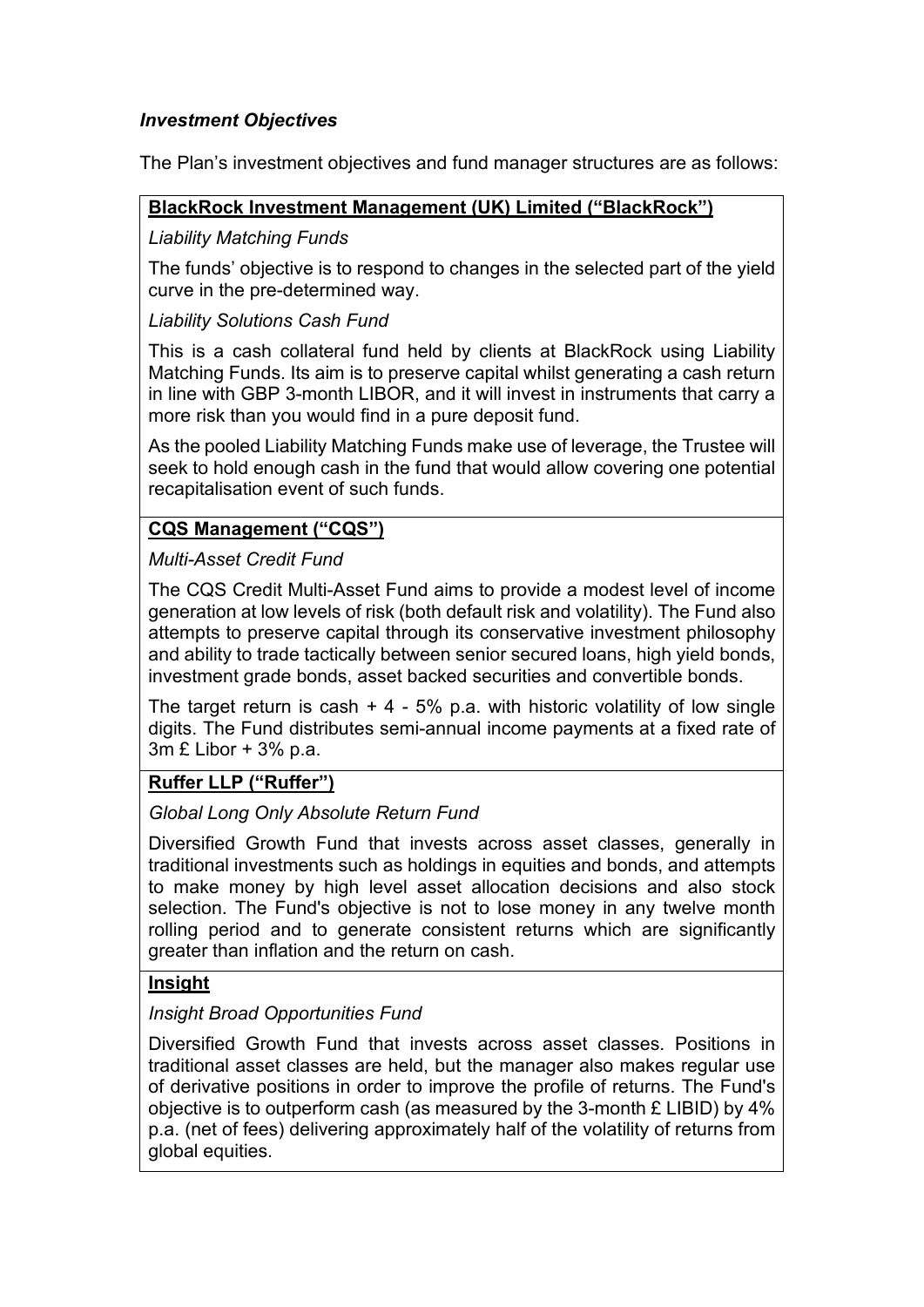## **Ares**

## *Secured Income Fund*

Secured Finance Fund that focuses on secured debt investments that offer enhanced downside protection and returns in excess of corporate bonds while maintaining an investment-grade average credit quality. The Fund aims to deliver net of fees returns of 4-6% p.a. 90% of available income is paid out on a quarterly basis.

## **JP Morgan**

## *Infrastructure Equity Fund*

JP Morgan will manage the Plan's infrastructure equity exposure, which sits within the cashflow driven portfolio. The agreement with JP Morgan permits the Trustee to invest the Plan's assets in the JP Morgan Global Infrastructure Investments Fund ("the JP Morgan Infrastructure Equity Fund").

The portfolio consists of several underlying infrastructure assets across different regions, subsectors and companies, and aims to deliver net of fees returns of 8-12% p.a. where the majority of this (5-7% p.a.) of available income is paid out on a quarterly basis.

## **Europa Capital**

## *UK Real Estate Debt Fund III*

The objective of the Real Estate Debt mandate with Europa is to provide a net of fees return of 6% p.a. over the life of the Fund, consisting predominantly of income. Europa aims to achieve this through making loans with downside protection of 25-30% embedded within loan documentation, conservative underwriting and strong lender documentation provisions.

The Fund focuses in making smaller loans with a regional focus that seeks to benefit from the retraction of traditional bank lending in this sector.

The Fund is closed-ended with an expected time horizon of 7 years. The Trustee committed £35m (c.10% of assets) to the Fund, which is gradually being drawn down through the investment period.

## **Insight**

*Maturing Buy & Maintain Credit – 2026-2030 and 2031-2035 Funds*

The Maturing Buy and Maintain Credit funds aim to capture the credit risk premium in an efficient and predictable way, through investing in fundamentally strong and attractively priced corporate bonds with a low turnover and focus on avoiding defaults and stressed selling.

The strategy will also provide a degree of interest rate hedging and it will marginally reduce the overall level of leverage in the Plan's LDI portfolio.

# **RISK MEASUREMENT AND MANAGEMENT**

The Trustee recognises that the key risk to the Plan is that it has insufficient assets to make provisions for 100% of its liabilities (this is known as the "funding risk"). The Trustee has identified a number of factors which have the potential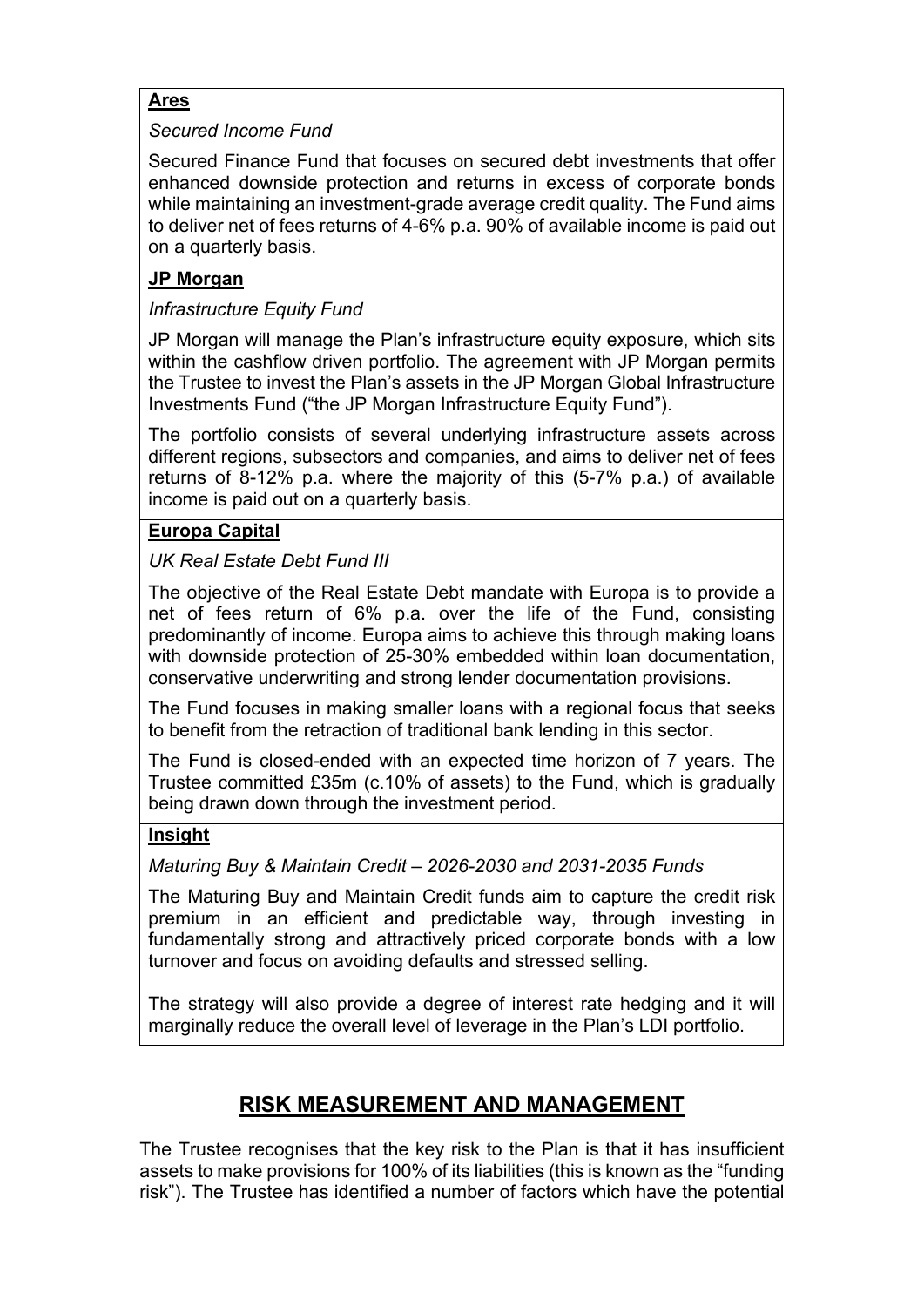to cause such a deterioration of the Plan's funding level and accordingly contribute to the funding risk. These are as follows:

- The risk of a significant difference in the sensitivity of asset and liability values to changes in financial and demographic factors ("mismatching risk"). The Trustee and its advisers considered this mismatching risk when setting the investment strategy and have specifically structured the Plan's assets to include an allocation to LDI funds which reduces this mismatching risk.
- The risk of a shortfall of liquid assets relative to the Plan's immediate liabilities ("cash flow risk"). In order to minimise the probability that this occurs, the Trustee and its advisers will take into account the timing of future payments when managing the Plan's cash flows.
- The risk that fund managers will fail to achieve the rate of investment return assumed by the Trustee ("manager risk"). This risk was considered by the Trustee and its advisers upon the initial appointment of the fund managers and will remain a consideration on an ongoing basis.
- The failure to spread investment risk ("risk of lack of diversification"). The Trustee and its advisers considered this risk when setting the Plan's investment strategy.
- The Trustee recognises that there is also a risk that Environmental, Social and Governance ("ESG") issues, including climate change, may negatively impact asset classes, sectors and companies, and therefore negatively impact investment returns on the Plan's assets.
- The possibility of failure of the Plan's sponsoring employer ("covenant risk"). The Trustee and its advisers considered this risk when setting investment strategy and consulted with the sponsoring employer as to the suitability of the proposed strategy.
- The risk of occurrences of fraud, poor advice or acts of negligence ("operational risk"). The Trustee has sought to minimise such risk by ensuring that all advisers and third party service providers are suitably qualified and experienced, and that suitable liability and compensation clauses are included in all contracts for professional services received.

Due to their complex and interrelated nature the Trustee considers the majority of these risks in a qualitative rather than quantitative manner as part of each formal investment strategy review (normally triennially). At times when it is found to be useful some of these risks may also be modelled explicitly during the course of such reviews. In particular, the mismatching risk was modelled explicitly as part of the most recent investment strategy review*.*

Having set an investment objective which relates directly to the Plan's liabilities and implemented it using a range of fund managers, the Trustee's policy is to monitor, where possible, these risks on a periodic basis. To allow it to do this, the Trustee receives reports showing:

- Actual funding level versus the Plan specific funding objective.
- Performance versus the Plan investment objective.
- Performance of individual fund managers versus their respective targets.
- Any significant issues with the fund managers that may impact their ability to meet the performance targets set by the Trustee.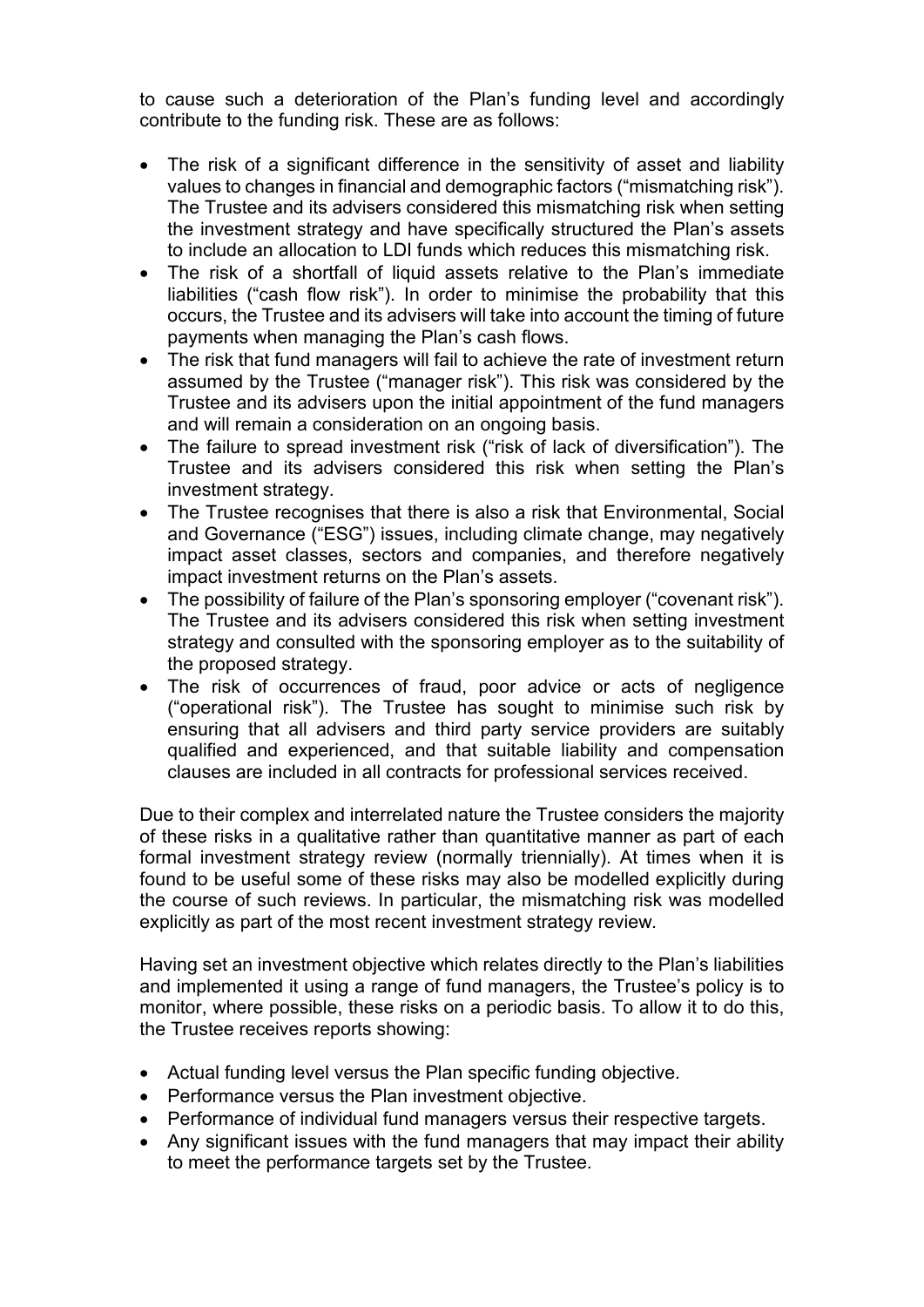## **GOVERNANCE**

The Trustee is responsible for the investment of the Plan's assets. The Trustee takes some decisions itself and delegates others. When deciding which decisions to take itself and which to delegate, the Trustee takes into account whether or not it has the appropriate training and whether or not there is available expert advice that might allow it to make an informed decision. The Trustee has established the following decision making structure:

#### **Trustee**

- Set structures and processes for carrying out its role.
- Select and monitor planned asset allocation.
- Select direct investments (see below).
- Monitor investment advisers and fund managers.
- Monitor direct investments.
- Make day-to-day decisions relevant to operation of Plan's investment strategy.

| <b>Investment Adviser</b>                                                                     | <b>Fund Managers</b>                                                                        |
|-----------------------------------------------------------------------------------------------|---------------------------------------------------------------------------------------------|
| • Advise on all aspects of the<br>investment of the Plan assets,<br>including implementation. | • Operate within the terms of this<br>statement and their written<br>contracts.             |
| • Advise on this statement.<br>• Provide required training.                                   | • Select individual investments with<br>regard to their suitability and<br>diversification. |
|                                                                                               | • Advise Trustee on suitability of the<br>proposed benchmark.                               |

The Pensions Act 1995 distinguishes between investments where the management is delegated to a fund manager under a written contract and those where a product is purchased directly, e.g. the purchase of an insurance policy or units in a pooled vehicle. The latter are known as direct investments.

The Trustee's policy is to review its direct investments and to obtain written advice about them at regular intervals*.* These include vehicles available for members AVCs, the Matching Funds provided by BlackRock and Insight, the return seeking funds provided by Ruffer and Insight and cashflow driven investments provided by CQS, Ares, JP Morgan and Europa. When deciding whether or not to make any new direct investments the Trustee will obtain written advice and consider whether future decisions about those investments should be delegated to the fund managers.

The written advice will consider the issues set out in the Occupational Pension Plans (Investment) Regulations 2005 and the principles contained in this statement. The regulations require all investments to be considered by the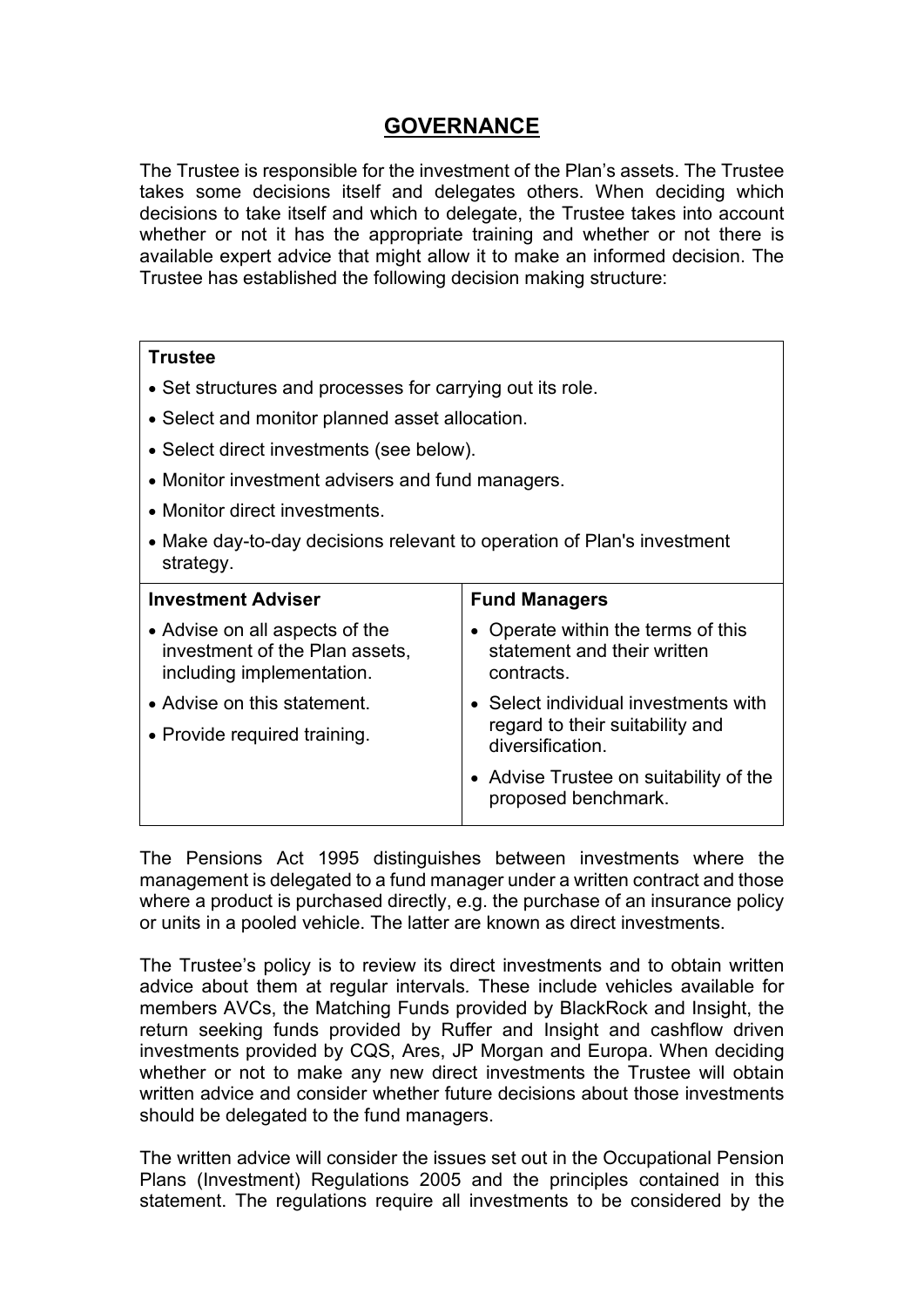Trustee (or, to the extent delegated, by the fund managers) against the following criteria:

- The best interests of the members and beneficiaries
- **Security**
- Quality
- Liquidity
- Profitability
- Nature and duration of liabilities
- Tradability on regulated markets
- Diversification
- Use of derivatives

The Trustee's investment adviser has the knowledge and experience required under the Pensions Act 1995.

The Trustee expects the fund managers to manage the assets delegated to them under the terms of their respective contracts and to give effect to the principles in this statement so far as is reasonably practicable.

Fund managers are remunerated either on an ad valorem basis or a performance related fee basis. The structure is been chosen based on aligning the fund managers' interests with those of the Plan and achieving a reasonable level of fees.

In addition, fund managers pay commissions to third parties on many trades they undertake in the management of the assets and also incur other ad hoc costs. The Trustee's investment advisor monitors the level of commission paid, and will advise if they become unjustifiable given the goods and services received.

The Trustee has invested the Plan's assets through pooled funds. The managers of these investments have appointed their own custodians. The custodians provide safekeeping for all the fund's assets and perform the administrative duties attached, such as the collection of interest and dividends and dealing with corporate action.

The Trustee will review this SIP at least every three years and immediately following any significant change in investment policy. The Trustee will take investment advice and consult with the Sponsoring Employer over any changes to the SIP.